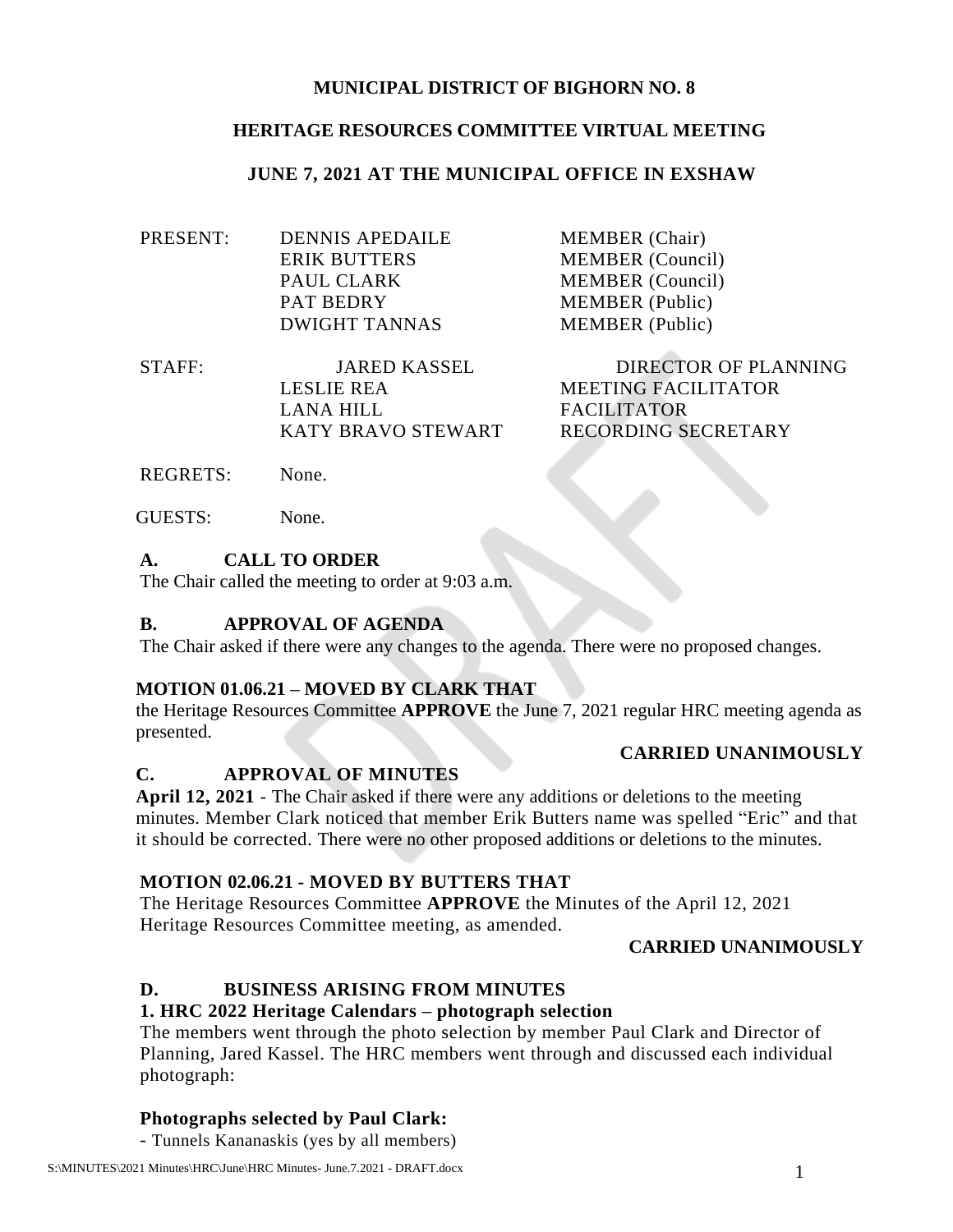- Eau Claire Lumber Company (maybe, pending more info)
- Colonel James Walker's sawmill (maybe, pending more info)
- Federal and provincial forestry station (yes, pending more info)
- Cowboys at round-up (yes by all members) (Member Erik Butters will look for his copy)

#### **Photographs selected by Director of Planning:**

- Dam survey camp (yes, pending more info)
- Suspension bridge at Ghost with fisherman (yes by all members)
- Canada Cement hydraulic mining operation, Exshaw (maybe, pending more info)
- Trail riders base camp (maybe, pending more info)
- North Sheep Road (maybe, pending more info)

- Walking Buffalo, Stoney Chief (George McLean) (to look for other representative photographs of Stoney Nation)

- Federal and provincial forestry station (Duplicate selection, yes pending more info)

Director of Planning recommended that HRC members review the database of photographs collected by Fireweed Consulting Group or other sources. Member Pat Bedry also mentioned community books were also a great source of photograph selection. Chair delegated members Tannas and Bedry to select more photographs from the database collected by Fireweed Consulting Group to be sent to administration for selection at August meeting.

There was a discussion regarding including more modern photographs of historical significance in the MD of Bighorn. Member Pat Bedry does not agree modern photographs should be mixed with heritage. Member Erik Butters is neutral on the matter. Member Paul Clark agreed the theme so far has been heritage photographs and not modern which is what is expected by targeted audience.

#### **2. Site Visits for HRC Members**

Chair Apedaile mentioned that perhaps HRC should wait to see if Covid-19 restrictions have progressed positively by August and to also align with MD policy.

#### **3. Storage of Donations or Collected Archival Material**

This issue came to light partly due to the news of the Canmore Museum searching for a new location, it was mentioned that HRC had provided the Museum with a few historical items that were donated. For example, a piano was provided to the Canmore Museum. It was discussed that donated artifacts are just as important as historical research or interviews, and the Chair was hopeful that HRC would be able to obtain a secure, and dry storage area for any donated items to HRC, as people are cleaning out their homes.

Member Tannas mentioned it would be prudent to be clear what HRC will considered as a historical item to be stored or collected. These types of items need to fit criteria and that whoever is donating the item should have the historical background of that specific item and its heritage significance. Member Paul Clark stated that most items so far are smaller, related to significant history of the MD of Bighorn, and displayed at the MD Office. Most items donated so far are books.

The Chair suggested HRC reach out to the Canmore Museum for consideration of space in the new museum location. The Chair volunteered to contact and report back to HRC.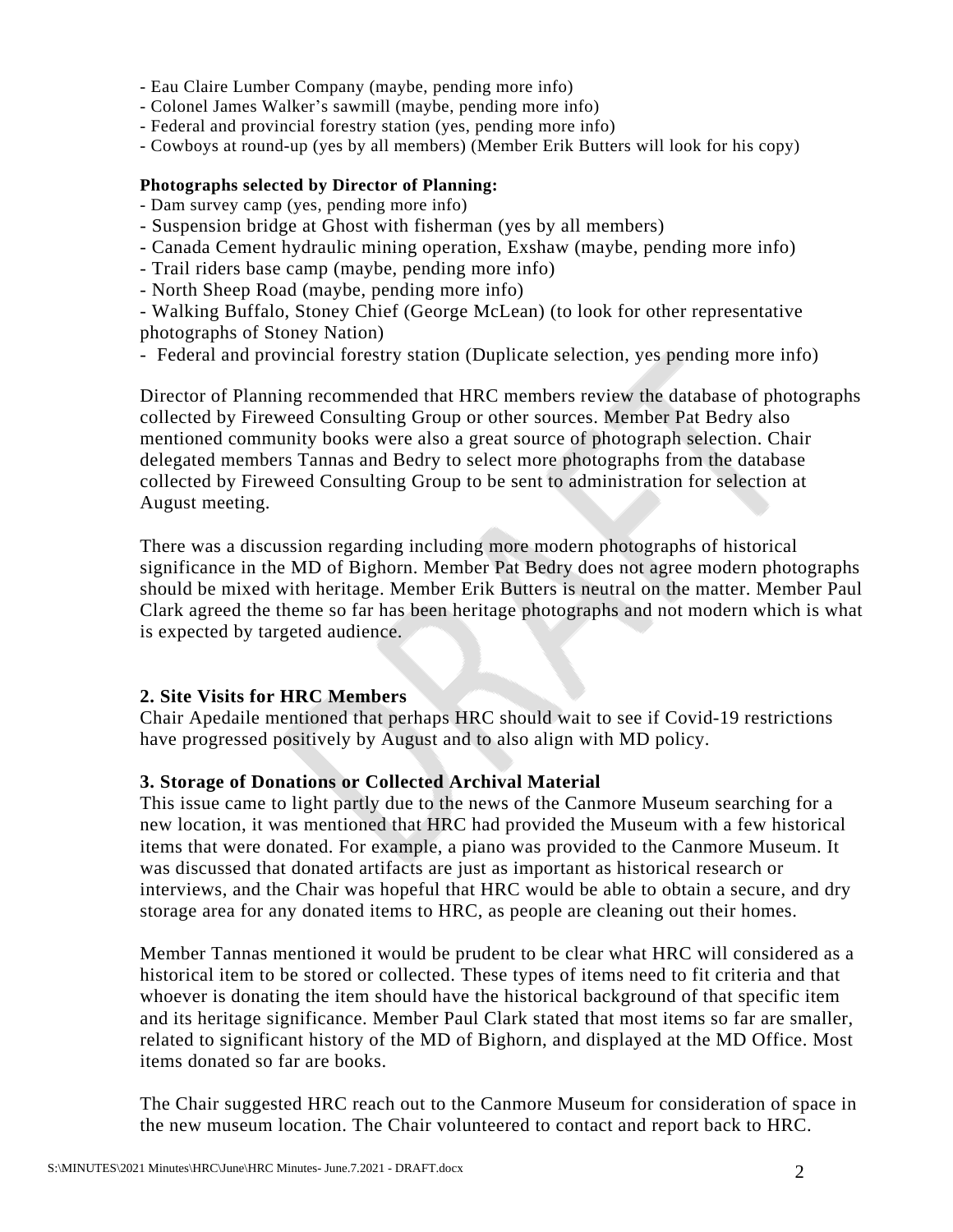Member Bedry inquired to Administration, if photographs that are posted on the internet can be used for the calendar? The Director of Planning could not specifically address any photographs but noted that all photographs as part of the Fireweed Consulting database are from the Whyte Museum and Glenbow Museum which are available as per publication and fee.

The Meeting Facilitator recommended that any photographs obtained from the internet must have owner permissions prior to use. The Chair suggested a legal opinion on photographs would help and some "owners" might be willing to grant permission, otherwise HRC would not proceed with this approach.

### **4. Creative Tools for Community Engagement**

The Chair stated that the Heritage Calendar is a great example, especially with informative notes about each photo. Chair asked if members had any suggestions of new ideas. There were none.

## **5. Research project with Fireweed Consulting Group – History of Forestry and Logging**

The Director of Planning gave a verbal update about recent communications with Laura Pasacreta with Fireweed Consulting Group. With the possibility of Covid-19 restrictions opening, they are hoping to wrap up final interviews and site visits by the end of Summer (2021). However, this is still very dependant on Provincial restrictions. Next couple of months are looking hopeful for a final deliverable to be available.

## **E. UNFINISHED BUSINESS**

### **1. Tracking Form**

The Chair and members reviewed the Tracking Form document. No discussions, all items already discussed on Agenda.

# **F. NEW BUSINESS**

NONE

#### **G. CORRESPONDENCE** NONE

## **H. EDUCATIONAL/INFORMATIONAL ITEMS**

## **1. "Canmore Museum possibly looking for new location in future" – Rocky Mountain Outlook Newspaper, April 29, 2021 Edition.**

Accepted as info. Discussed the opportunity for HRC to have conversation with Canmore Museum and how flexible they will be. As mentioned previously, the Chair will discuss with a museum representative. It was mentioned by Member Tannas that portions of Town of Canmore were once in the MD of Bighorn, so it should only make sense that there is collaboration.

## **I. IN CAMERA**

## **1. Oral History Project Budget and Interview List for 2022**

The Chair requested a motion to go in-camera.

#### **MOTION 03.06.21 – MOVED BY BUTTERS THAT**

the Heritage Resources Committee go **IN-CAMERA** at 10:11 a.m.